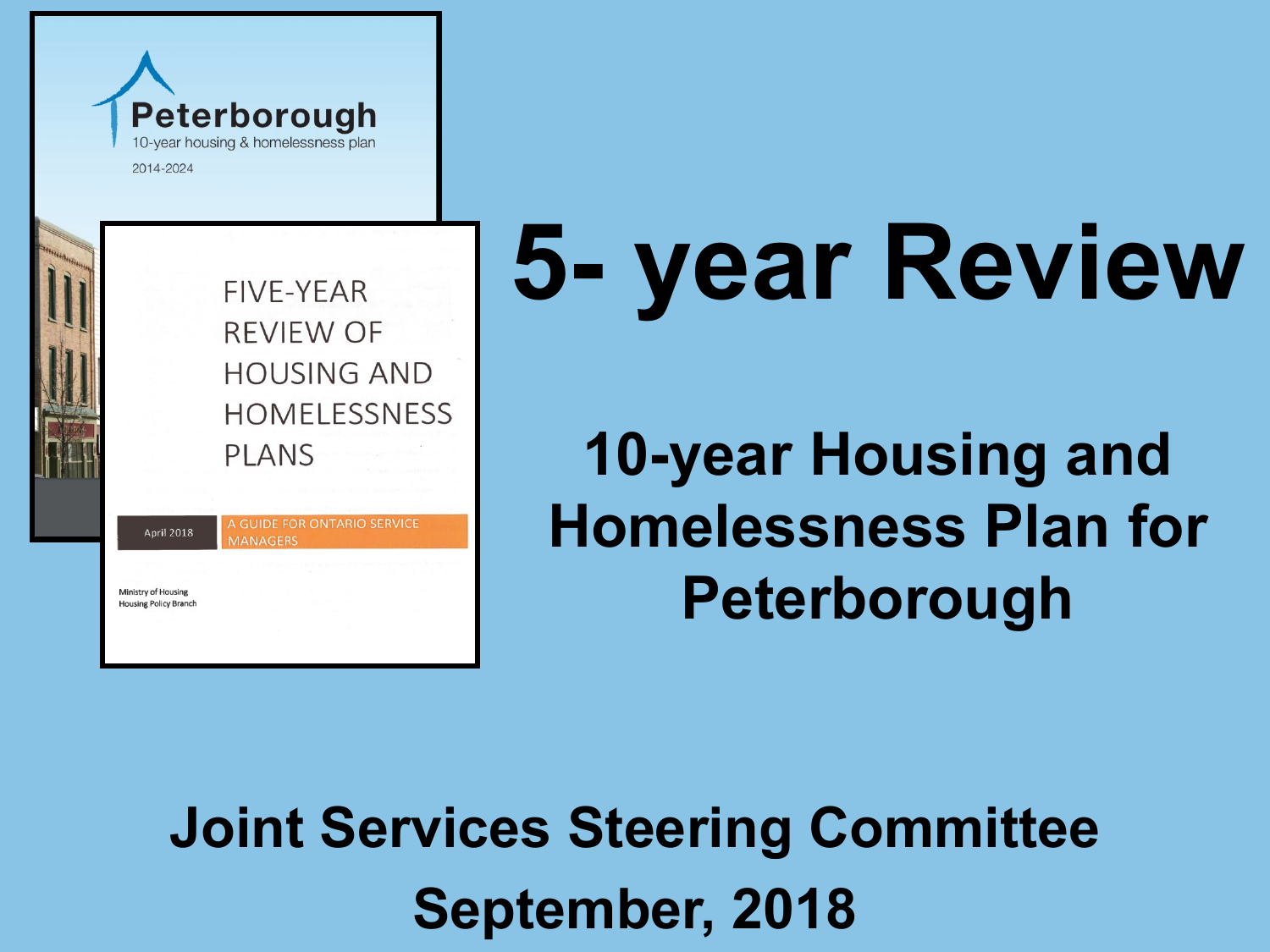## **Background**





• 10-year Housing and Homelessness Plan (Plan)

-Approved by City and endorsed by County in 2014

• Housing Services Act requires Plans to be reviewed and amended at least every 5 years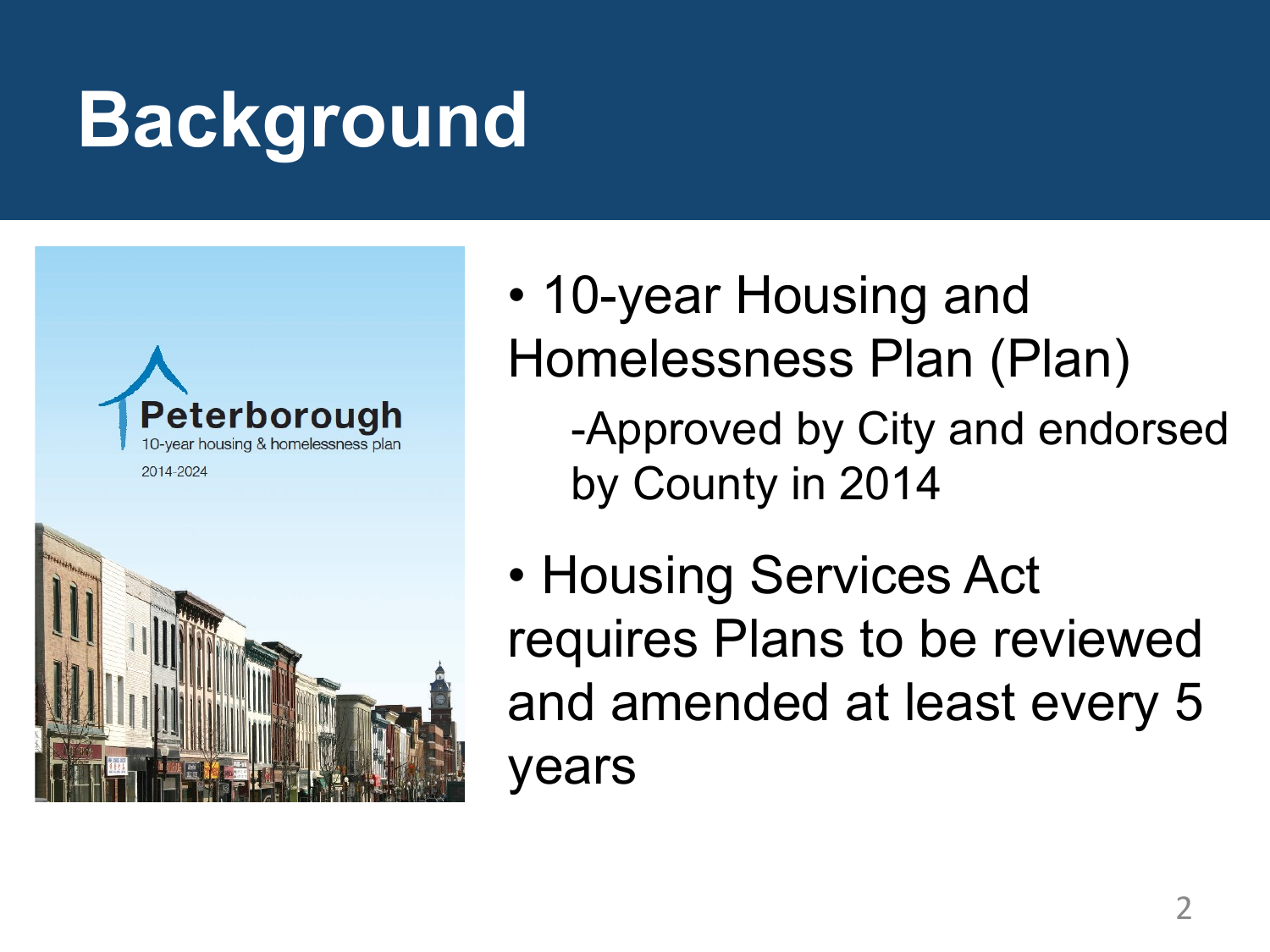#### **2014 to 2024 Timeline for the Plan**

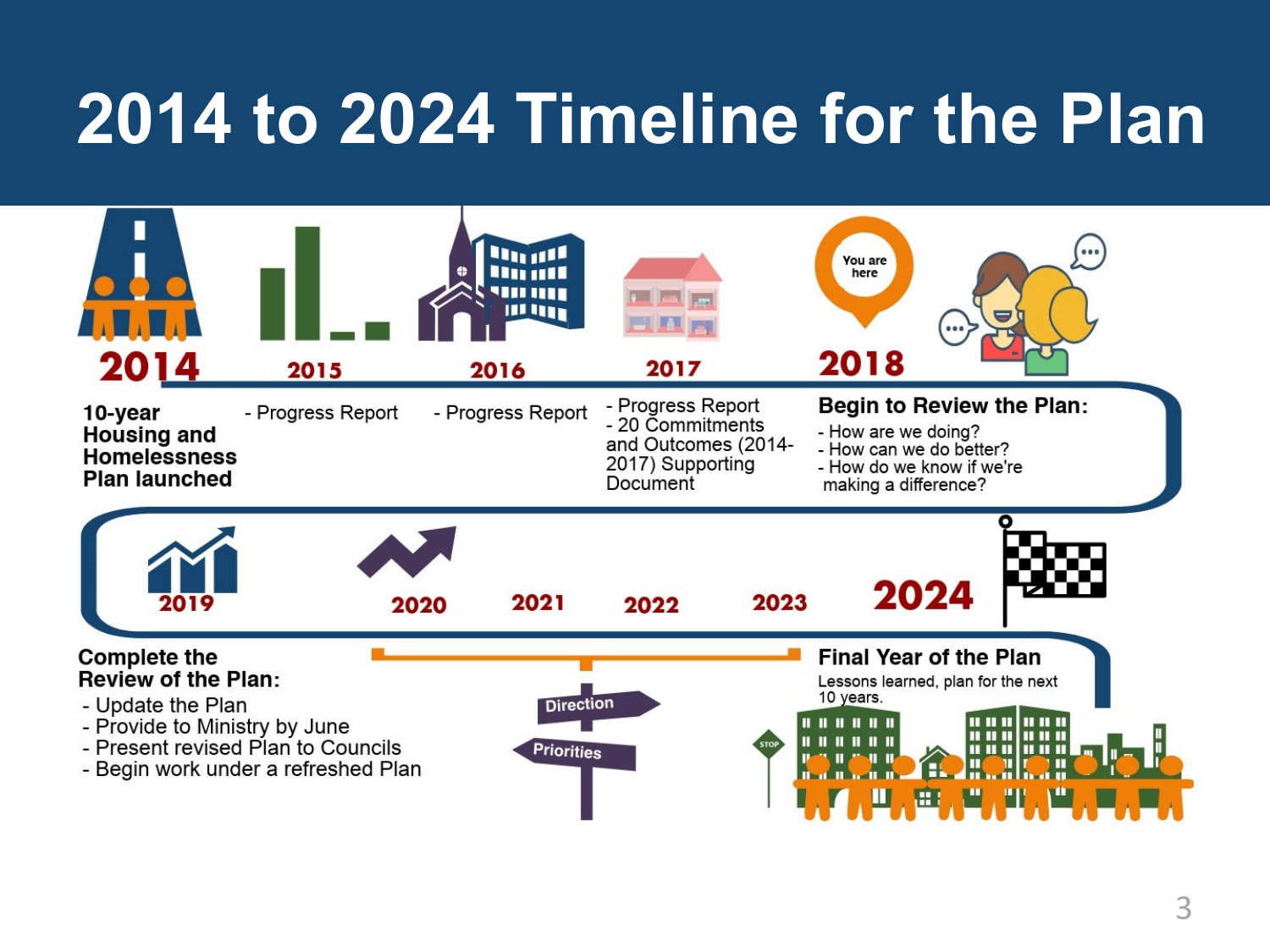# **Opportunities**

- Alignment with provincial and federal priorities
- Alignment with new local plans and initiatives
- Consultation with the public on local priorities
- Refresh content of the Plan
- Changes as a result of insight gained in the last 5 years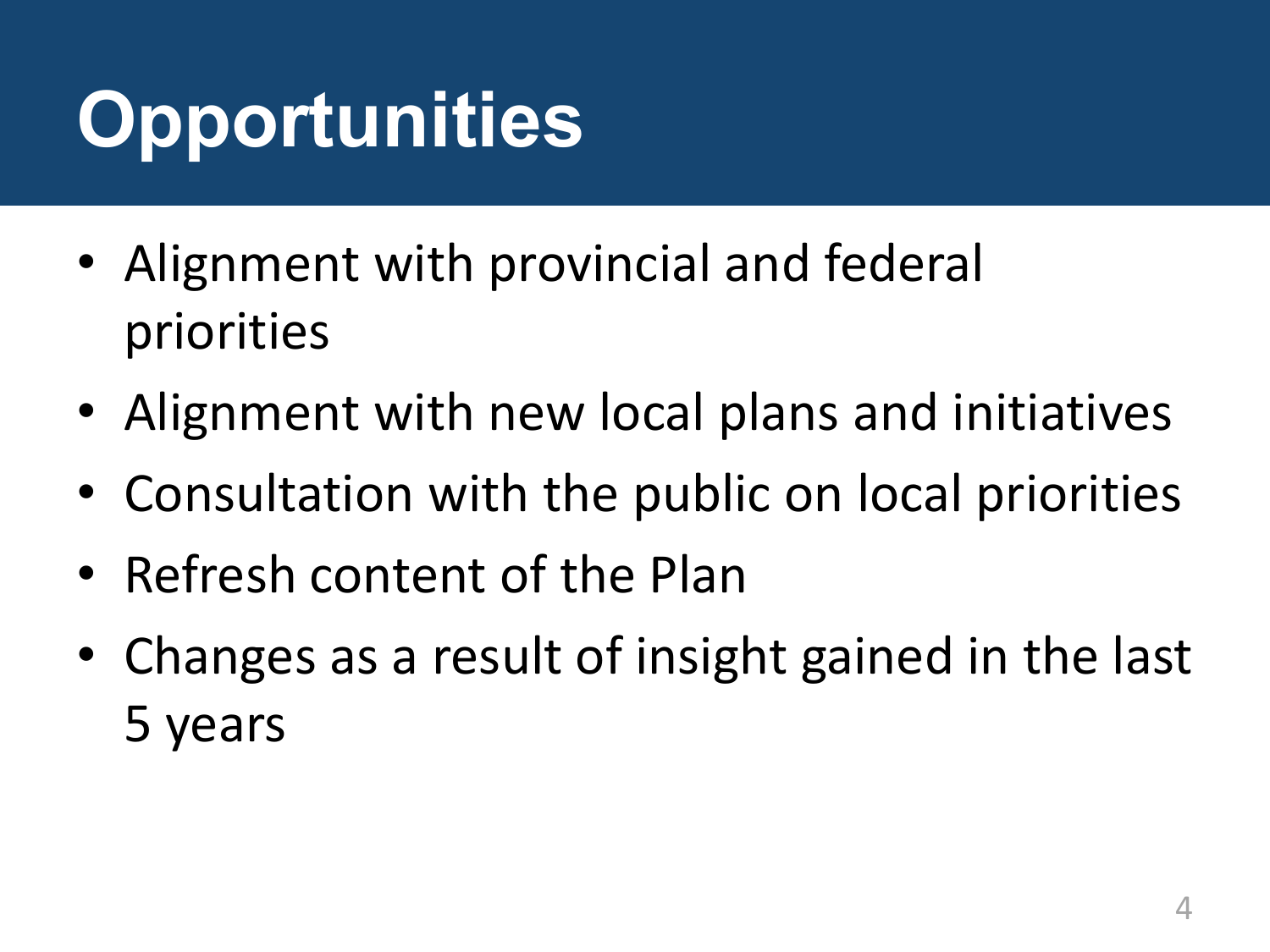## **The Review Process**

- Updated needs assessment
- Community consultation
- Alignment with other local plans
- Review objectives, targets, measures and goals
- Refreshed steering committee structure
- June 30, 2018- Draft submission to MMAH
- Fall, 2019- Updated Plan presented to JSSC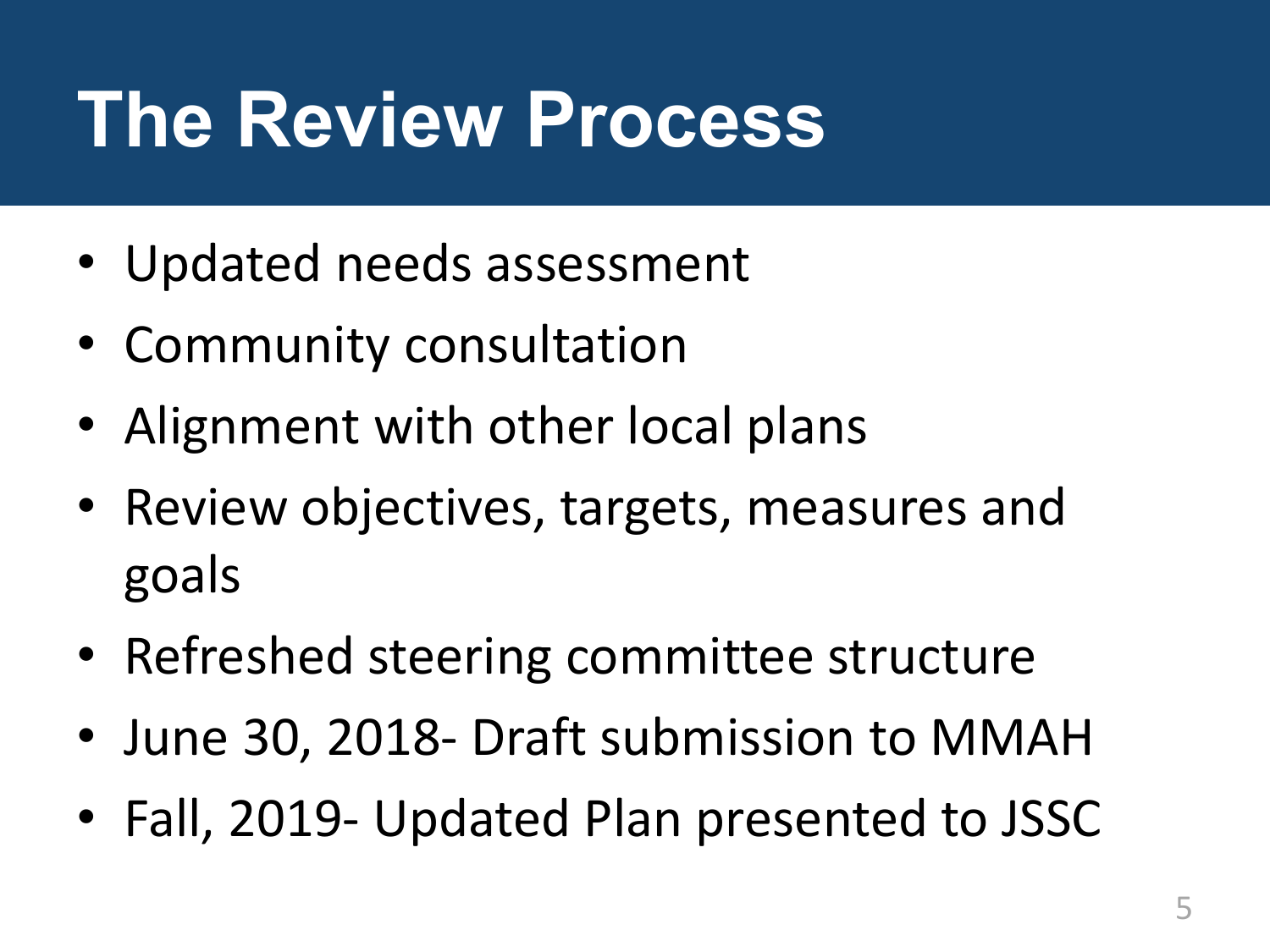## **Housing and Homelessness Plan Steering Committee**

- Service Managers are increasi system coordinators
- Need for Service Manager leadership role at the Steering Committee
- Working Groups will have staf and community co-chairs
- Stakeholder representatives w be selected for Steering Committee and Working Groups